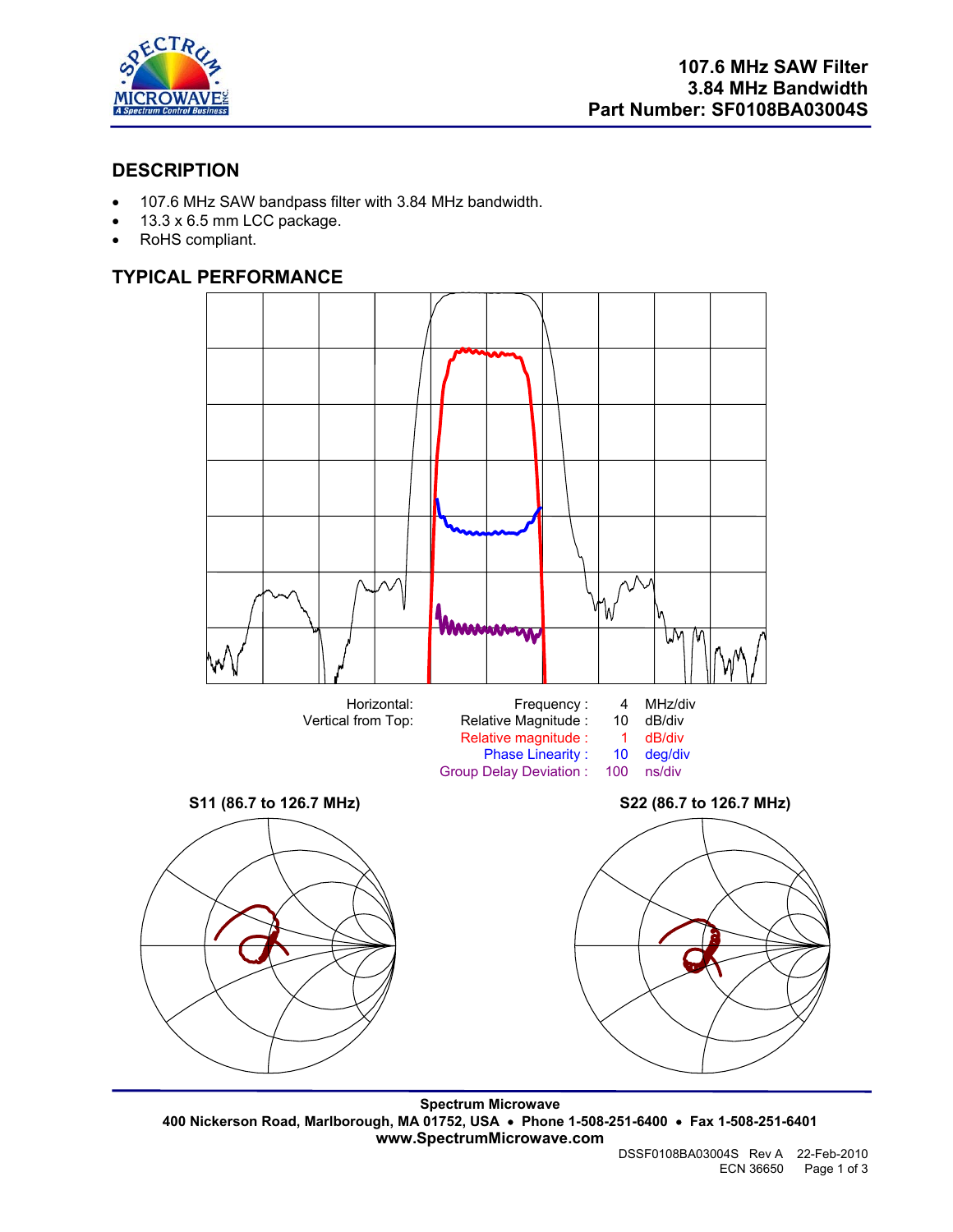

## **SPECIFICATION**

| Parameter                                                                    | <b>Min</b>     | <b>Typ</b> | <b>Max</b>                   | <b>Units</b> |
|------------------------------------------------------------------------------|----------------|------------|------------------------------|--------------|
| Center Frequency, F <sub>c</sub> (fixed reference)                           |                | 107.6      |                              | <b>MHz</b>   |
| <b>Operating Bandwidth</b>                                                   | $\blacksquare$ | 3.84       | $\overline{\phantom{a}}$     | <b>MHz</b>   |
| Insertion loss at Fc                                                         |                | 13.5       | 15                           | dB           |
| Amplitude Ripple <sup>1</sup>                                                |                | 0.2        | 1                            | dB p-p       |
| <b>Triple Travel Suppression</b>                                             | 35             | 48         | $\qquad \qquad \blacksquare$ | dB           |
| Lower 35 dB Frequency                                                        | 101.2          | 102.1      | $\qquad \qquad \blacksquare$ | <b>MHz</b>   |
| Upper 35 dB Frequency                                                        |                | 113.2      | 114.0                        | <b>MHz</b>   |
| <b>Phase Linearity</b>                                                       | $\blacksquare$ | 1.5        | 8                            | deg p-p      |
| Group Delay Variation <sup>1</sup>                                           |                | 20         | 100                          | ns p-p       |
| <b>Absolute Delay</b>                                                        |                | 1.08       | 1.5                          | <b>us</b>    |
| Rejection (0.3 to 7 MHz) <sup>2</sup>                                        | 25             | 40         | $\overline{\phantom{a}}$     | dB           |
| Rejection $\overline{(7 \text{ to } 96 \text{ MHz})^2}$                      | 45             | 50         | $\overline{\phantom{a}}$     | dB           |
| Rejection (96 to 101.2 MHz) $^2$                                             | 35             | 50         | $\overline{\phantom{a}}$     | dB           |
| Rejection (114 to $\overline{122 \text{ MHz}}^2$ ) <sup>2</sup>              | 35             | 43         | $\blacksquare$               | dB           |
| Rejection (122 to 200 MHz) <sup>2</sup>                                      | 45             | 50         | $\overline{\phantom{a}}$     | dB           |
| Rejection (200 to 230 MHz) <sup>2</sup>                                      | 25             | 40         | $\overline{\phantom{a}}$     | dB           |
| Rejection (230 to $300$ MHz) <sup>2</sup>                                    | 45             | 55         | $\blacksquare$               | dB           |
| Input and Output Return Loss <sup>1,5</sup>                                  | 10             | 13         | $\overline{\phantom{a}}$     | dB           |
| Two-tone Input Third Order Intercept <sup>3</sup>                            | 35             | 40         | $\qquad \qquad \blacksquare$ | dBm          |
| Source/Load Impedance                                                        |                | 50         |                              | ohms         |
| <b>Ambient Temperature</b><br>Naton 1 Application the exerctive beneficially |                | 25         |                              | $^{\circ}$ C |

Notes: 1. Applies over the operating bandwidth.

2. Rejection relative to passband insertion loss.

- 3. Measured with tones spaced at 10 and 20 MHz above and below Fc.
- 4. All parameters to be met over the operating temperature range except return loss.
- 5. Measured at room temperature only.

### **MAXIMUM RATINGS**

| Parameter                          | vm    | 718 X |     |
|------------------------------------|-------|-------|-----|
| Storage Temperature Range          | -40   | 95    |     |
| <b>Operating Temperature Range</b> | -10   | 85    |     |
| Input Power Level                  | $-10$ |       | dBm |



Notes:

1. Recommend use of 2% tolerance matching components.

2. Component values are for reference only and may change depending on board layout.

**Spectrum Microwave 400 Nickerson Road, Marlborough, MA 01752, USA** • **Phone 1-508-251-6400** • **Fax 1-508-251-6401 www.SpectrumMicrowave.com**